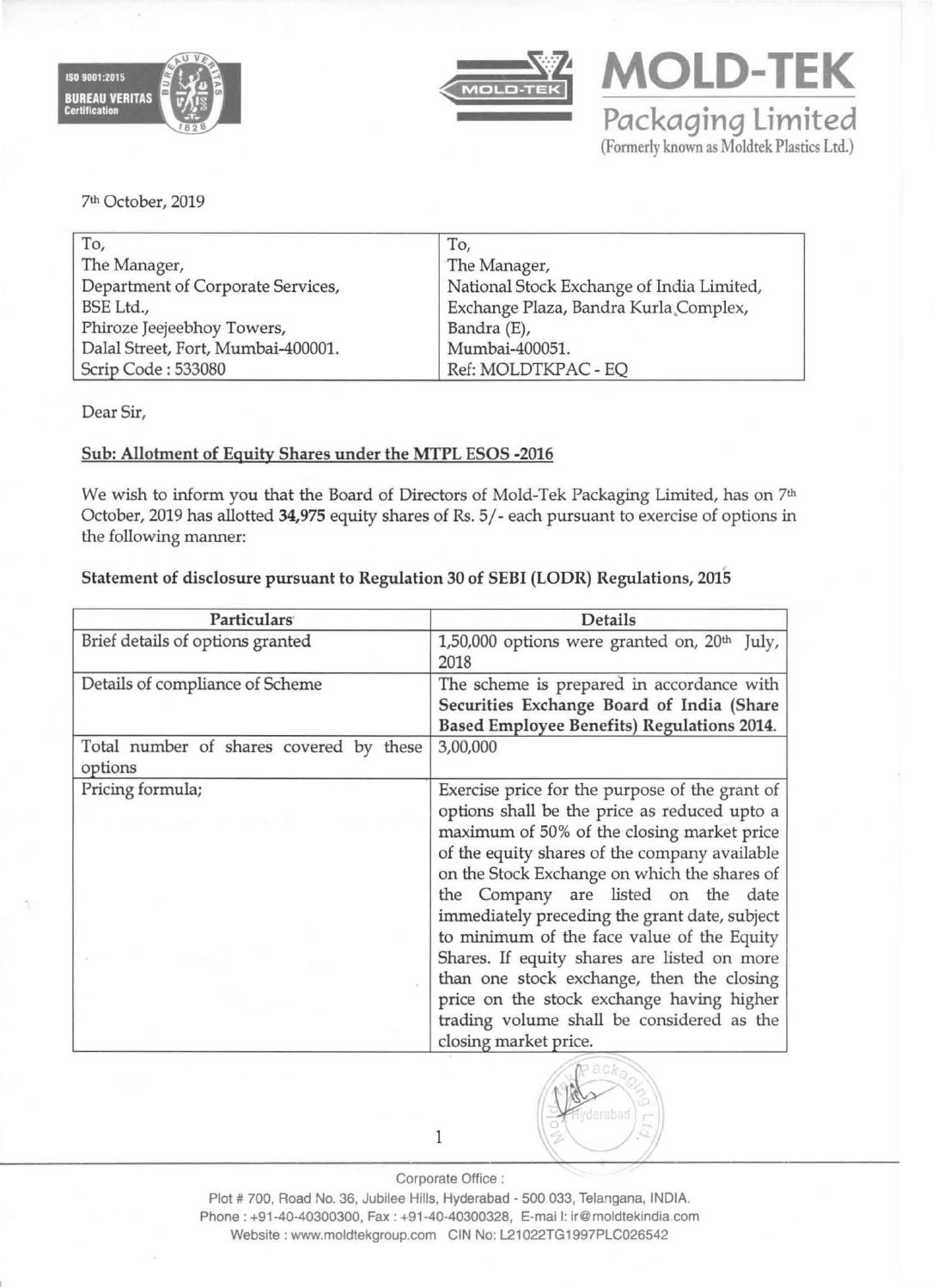



**MOLD-TEK Packaging limited** 

(Formerly known as Moldtek Plastics Ltd.)

| Options vested                                 | 37,500                                      |  |  |
|------------------------------------------------|---------------------------------------------|--|--|
| Time within which option may be exercised      | Starts from the date of vesting and expires |  |  |
|                                                | not later than 2 months from the date of    |  |  |
|                                                | vesting of options.                         |  |  |
| Options exercised                              | 34,975                                      |  |  |
| Money realized by exercise of options          | Rs. 75,77,700/-                             |  |  |
| The total number of shares arising as a result | 34,975 Equity Shares of Rs 5/- each         |  |  |
| of exercise of option                          |                                             |  |  |
| Options lapsed                                 | 2525                                        |  |  |
| Variation of terms of options                  | Not Applicable                              |  |  |
| Brief details of significant terms             | The employees are granted options under     |  |  |
|                                                | category-5. Pursuant to which the employees |  |  |
|                                                | can exercise number of options.             |  |  |
| Subsequent changes or cancellation or          | Not Applicable                              |  |  |
| exercise of such options                       |                                             |  |  |
| Diluted earnings per share pursuant to issue   | $Rs. 3.92 ps/ -$ *                          |  |  |
| of equity shares on exercise of options        |                                             |  |  |

\*As per unaudited financials for the quarter ended 30<sup>th</sup> June, 2019

## NOTIFICATION FOR ISSUE OF SHARES UNDER MTPL ESOS 2016

| S.No         | Particulars                                                                                                                                                  |                                                                                                                        |  |
|--------------|--------------------------------------------------------------------------------------------------------------------------------------------------------------|------------------------------------------------------------------------------------------------------------------------|--|
| $\mathbf{1}$ | Company name and address of Registered<br>Office                                                                                                             | Mold-Tek Packaging Limited<br>Regd office: Plot #700, Road No.<br>36, Jubilee Hills, Hyderabad - 500<br>033, Telangana |  |
| 2            | Name of the Stock Exchanges on which the<br>company's shares are listed                                                                                      | BSE Limited and National Stock<br>Exchange Limited (NSE)                                                               |  |
| 3            | Filing date of the statement referred in<br>regulation 10(b) of the SEBI (Share Based<br>Employee Benefits) Regulations, 2014 with<br><b>Stock Exchange:</b> | 5 <sup>th</sup> December, 2016 to BSE and on 6 <sup>th</sup><br>December, 2016 to NSE                                  |  |
| 4            | Filing Number, if any                                                                                                                                        | Not Applicable                                                                                                         |  |
| 5            | Title of the Scheme pursuant to which shares<br>are issued, if any:                                                                                          | MTPL ESOS 2016. (The "Scheme").                                                                                        |  |
| 6            | Kind of security to be listed                                                                                                                                | <b>Equity Shares</b>                                                                                                   |  |
| 7            | Par value of the shares                                                                                                                                      | Rs 5/- (Rupees five Only)                                                                                              |  |
| 8            | Date of issue of shares                                                                                                                                      | 7th October, 2019                                                                                                      |  |
| 9            | Number of shares issued                                                                                                                                      | 34,975                                                                                                                 |  |
| 10           | Share Certificate No., if applicable                                                                                                                         | Not Applicable                                                                                                         |  |



Corporate Office :

2

Plot # 700, Road No. 36, Jubilee Hills, Hyderabad - 500 033, Telangana, INDIA. Phone : +91-40-40300300, Fax : +91-40-40300328, E-mai I: ir@moldtekindia.com Website : www.moldtekgroup.com CIN No: l21022TG1997PLC026542